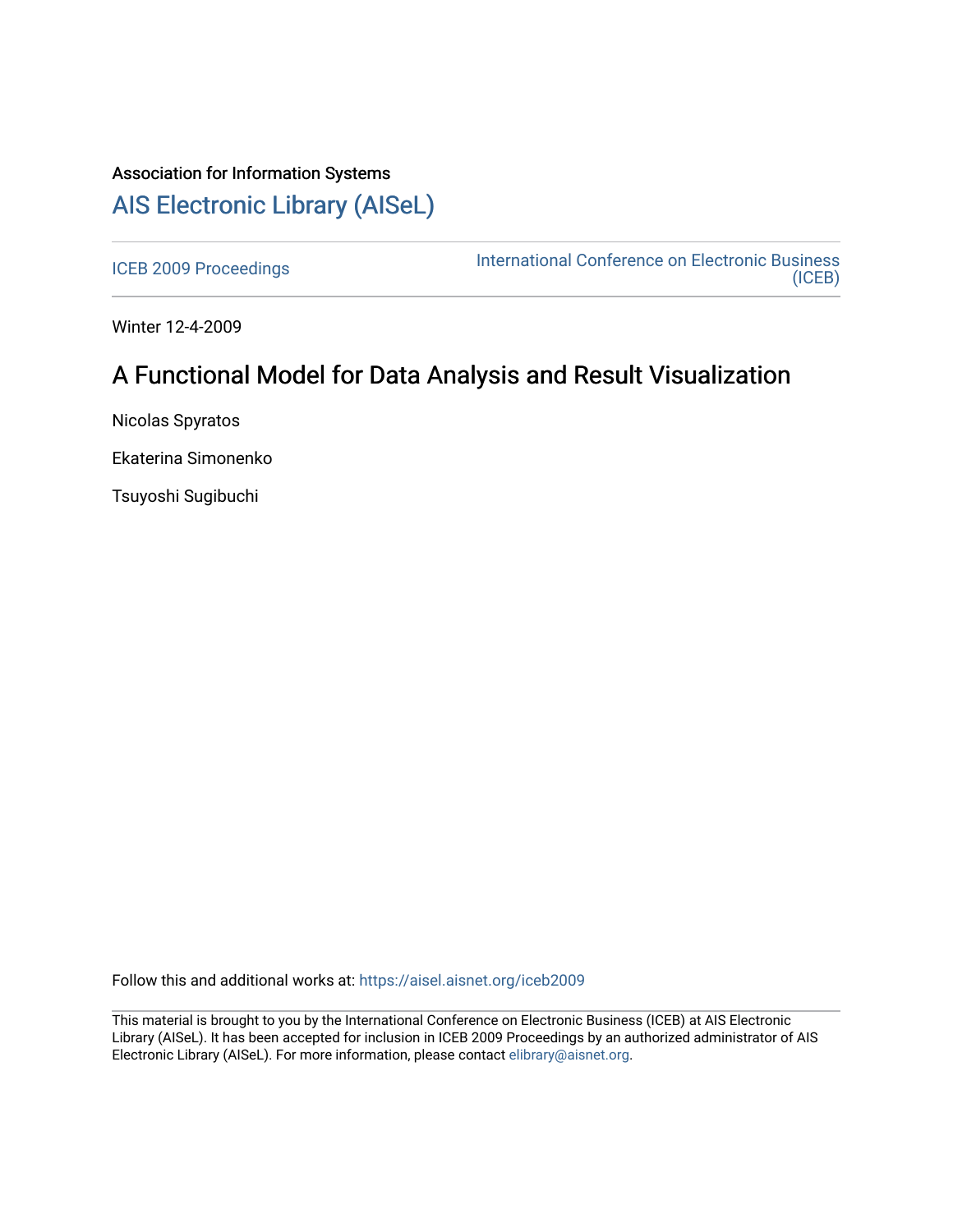# A FUNCTIONAL MODEL FOR DATA ANALYSIS AND RESULT VISUALIZATION

Nicolas Spyratos<sup>1</sup>, Ekaterina Simonenko<sup>2</sup> and Tsuyoshi Sugibuchi<sup>3</sup> LRI-CNRS UMR 8623, Université Paris-Sud XI 91405 Orsay Cedex, France <sup>1</sup>spyratos@lri.fr; <sup>2</sup>simonenk@lri.fr; <sup>3</sup>buchi@lri.fr

# Abstract

In several Web based applications (e-commerce, elearning, digital libraries, etc.) one needs to display a dense array of information in a small amount of space (such as a screen) in a manner that communicates clearly and immediately. The information displayed is usually aggregates of results obtained through analysis of large amounts of data. We present a functional model that supports the data analysis and aggregation process, and a prototype that supports casual users in doing the following: (a) construct an analytic query visually, in an interactive manner, (b) visualize the aggregate result in a user selected mode (histogram, pie, etc.), (c) explore the query result by providing equivalent representations at different aggregation levels or for different parameter values selected by the user.

Keywords: Data Analysis, Analytic Query, Data Visualization, Visual Interaction

# Introduction

In several Web based applications such as ecommerce, e-learning, digital libraries, etc. one needs to display a dense array of information in a small amount of space (such as a screen) in a manner that communicates clearly and immediately. The information displayed is usually aggregates of results obtained through analysis of large amounts of data.

For example, consider the case of a digital library, allowing a community of users to share documents in digital form. Each document resides in its owner's (local) database, and the digital library acts simply as a mediator allowing subscribers to access documents transparently. To access a desired document, a subscriber queries the library catalogue which stores each document's URI together with a description of the document that is the values of the document's attributes (language, topic, author, etc.). The catalogue can be seen as a table (see Figure 1), and a query against the catalogue is just a Boolean combination of elementary conditions of the form " $A = a$ ", where A is an attribute appearing in the column headings and  $a$  is a value of that attribute; for example, referring to Figure 1, the following is a query asking for documents in  $French$ on Poetry: (Language = French) and (Topic = Poetry).

The digital library administration needs to perform usage analysis in order to plan the library's activities. Such analysis usually concerns the ranking of documents along several dimensions (e.g. topic, author, language or any combination thereof) according to certain indicators (e.g. number of hits). However, the results of such analysis can be very large in size, and the only way to make

| URI            | Language | Topic  | Author  |
|----------------|----------|--------|---------|
|                | French   | drama  | Dumas   |
| $\overline{2}$ | Italian  | poetry | Dante   |
| 3              | English  | poetry | Spenser |
| 4              | English  | drama  | Kipling |
| 5              | French   | novel  | Mérimée |
| 6              | Spanish  | drama  | De Vega |

Figure 1: A table, representing a catalog of a digital library.

sense out of big volumes of data is to create summaries and to display the summarized results to the analyst in an appropriate visualization mode - ideally, one selected by the analyst himself. Moreover, the analyst should be able to perform exploratory analysis on the visualized results by changing the summarization level or by viewing different, yet equivalent representations of the results that might reveal new, interesting information. There are several offerings today by software companies that allow analyzing large volumes of data and visualizing the results [1, 3], including some open source software [2]. However all these tools are closely related to the relational model and require some knowledge of the SQL constructs related to data analysis (such as grouping sets, cube, roll up etc.). In this paper, we present an approach that supports the data analysis and aggregation process visually, at a minimum effort by the user. More precisely, we present a simple data model allowing analysts to do the following:

- 1. construct an analytic query visually, in an interactive manner;
- 2. visualize the aggregate result in a user selected mode (histogram, pie, etc.);
- 3. explore the query result by viewing equivalent representations at different aggregation levels or for different parameter values selected by the user.

We also present the basic architecture of a prototype that implements the above functionalities. A prominent feature of our prototype is that the process of creating a query, receiving results, analyzing them and exploring them in several ways is well integrated, supported by intuitive actions: the entire process is very fluent and straightforward. In the remaining of the paper, we first give an informal overview of our data model; then define the formal model and give its mapping to the relational model. Next we give the description of a prototype interface under development, as well as the visual interaction between the user and the interface. We conclude with remarks and an outline of future work.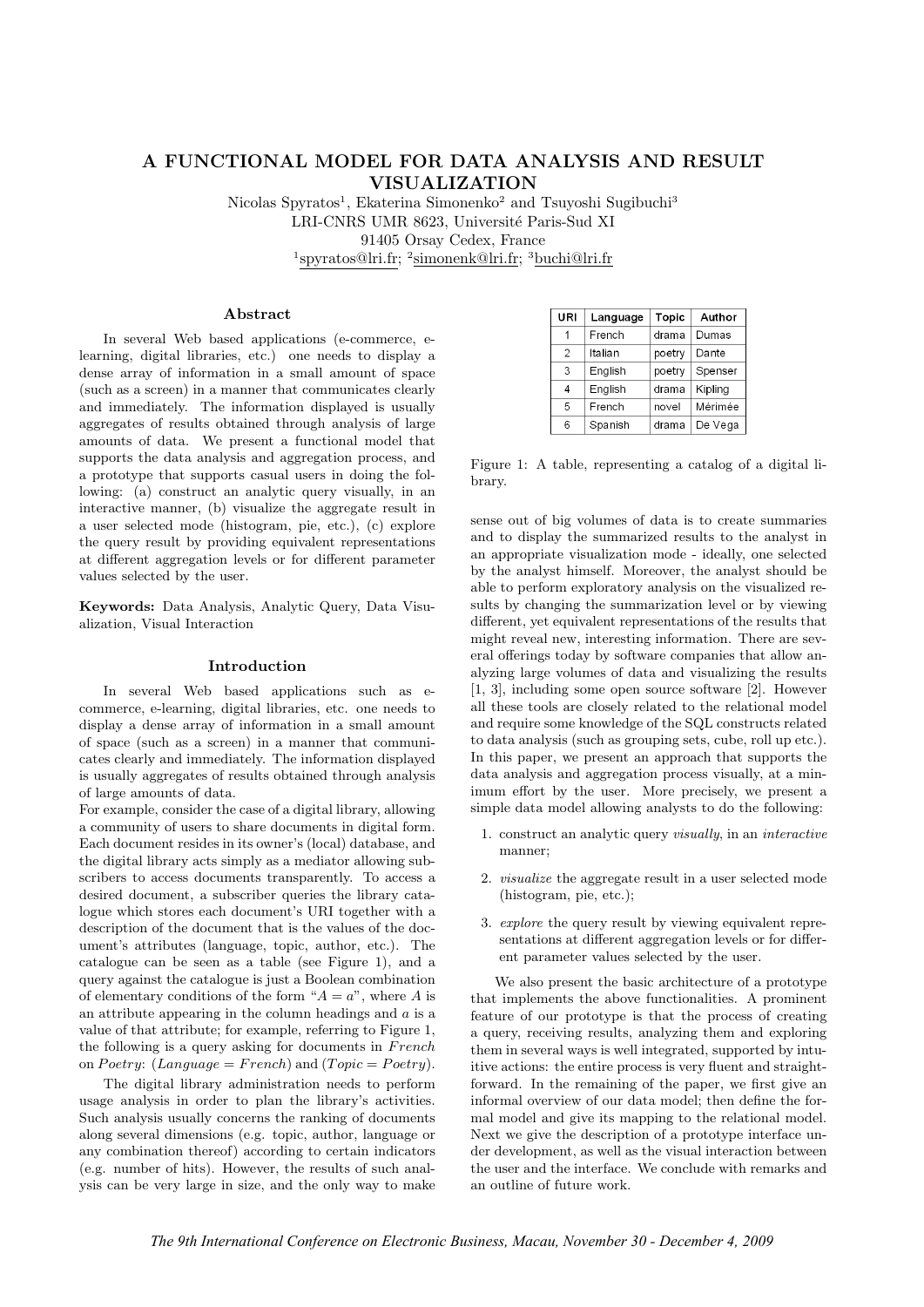

Figure 2: Example of an application represented by a graph, and a query evaluation.

# Overview of the model

In this section we give an informal overview of our model using an example. Consider a digital library in which each document is identified by its URI and described by two attributes:

Topic, whose values are keywords describing document content (eg. drama, poetry, etc.)

Hits, whose values are integers representing the number of accesses to the document.

Thus each document  $URI$  in the library is associated with one keyword (its topic description) and one integer (its number of hits).

Therefore we have two functional dependencies

 $t: URI \rightarrow Topic$  and  $h: URI \rightarrow Hits$ 

(we need the labels  $t$  and  $h$  for later reference).

We can describe this application by a graph, as shown in Figure 2.(a), where the attributes  $URI, \, Topic$  and  $Hits$ are the nodes and the the functional dependencies  $t$  and  $h$ are the edges. This graph is a first, rudimentary example of what we call analytic schema (or simply "schema"). Its origin is the attribute URI which also happens to be a key (in this example). Roughly speaking, the origin of a schema represents the objects of interest, while all other nodes describe attributes of the objects.

In our approach, we interpret the edges

 $t: URI \rightarrow Topic$  and  $h: URI \rightarrow Hits$ 

of the schema as function signatures and their extensions as the (current) database. Figure 2.(b) shows an example of (current) database. This database represents all documents accumulated so far in the library. It contains 9 document URIs, each associated with its topic and its number of hits through the functions  $t$  and  $h$  (for simplicity, we represent URIs as integers); for example, document 3 is associated with "Poetry" as topic and with 200 as number of hits (i.e.  $t(3) = Poetry$  and  $h(3) = 200$ ).

Suppose now that we want to analyze document usage, say by finding the total number of hits by topic, that is by evaluating the answer to the following query against the current database:

#### $Q_1$ : "total number of hits by topic."

In our approach, in order to answer this query we proceed in three steps as follows:

Grouping: we invert the function  $t$ , thus grouping the URIs by topic;

*Measuring:* in each group, we apply the function  $h$  to each URI of the group to find the corresponding number of hits;

Aggregation: in each group, we sum up the results of measuring to have the total number of hits for that group.

The final result is shown in Figure 2.(c), and it is a function from  $Topic$  to a new attribute that we call  $TotalHits$ . This function associates each topic with the total number of hits for that topic. In other words the answer to  $Q_1$  is the following function:

$$
Ans_{Q_1}: Topic \to TotalHits,
$$
 (1)

such that  $Ans_{Q_1}(x)$  is the total number of hits, for each topic x. For example,  $Ans_{Q_1}(Drama) = 300$  and  $Ans_{Q_1}(Poetry) = 600.$ 

This pattern of grouping a set of objects by inverting a function defined on them, then measuring a property in each group by applying a second function also defined on them, and finally aggregating the measures in each group by applying an operation on the measures constitutes the basic pattern of our approach.

It should be clear from the previous example that the specification of query  $Q_1$  requires three parameters, a function such as t for classifying the URIs by topic, a function such as  $h$  for measuring the number of hits by URI, and an operation such as " $sum$ " for aggregating the measured numbers of hits. Therefore  $Q_1$  can be specified as a triple:

$$
Q_1 = \langle t, h, sum \rangle. \tag{2}
$$

Notice however that  $t$  and  $h$  have the origin of the schema as their common domain of definition, and that this condition is indispensable in order to compute the answer. Moreover, notice that the operation "sum" is an operation which is possible to apply over the range of  $h$ (i.e. over the integers), and that this condition is also indispensable in order to compute the answer.

In view of the previous discussion, in our approach, we define an analytic query over a schema to be a triple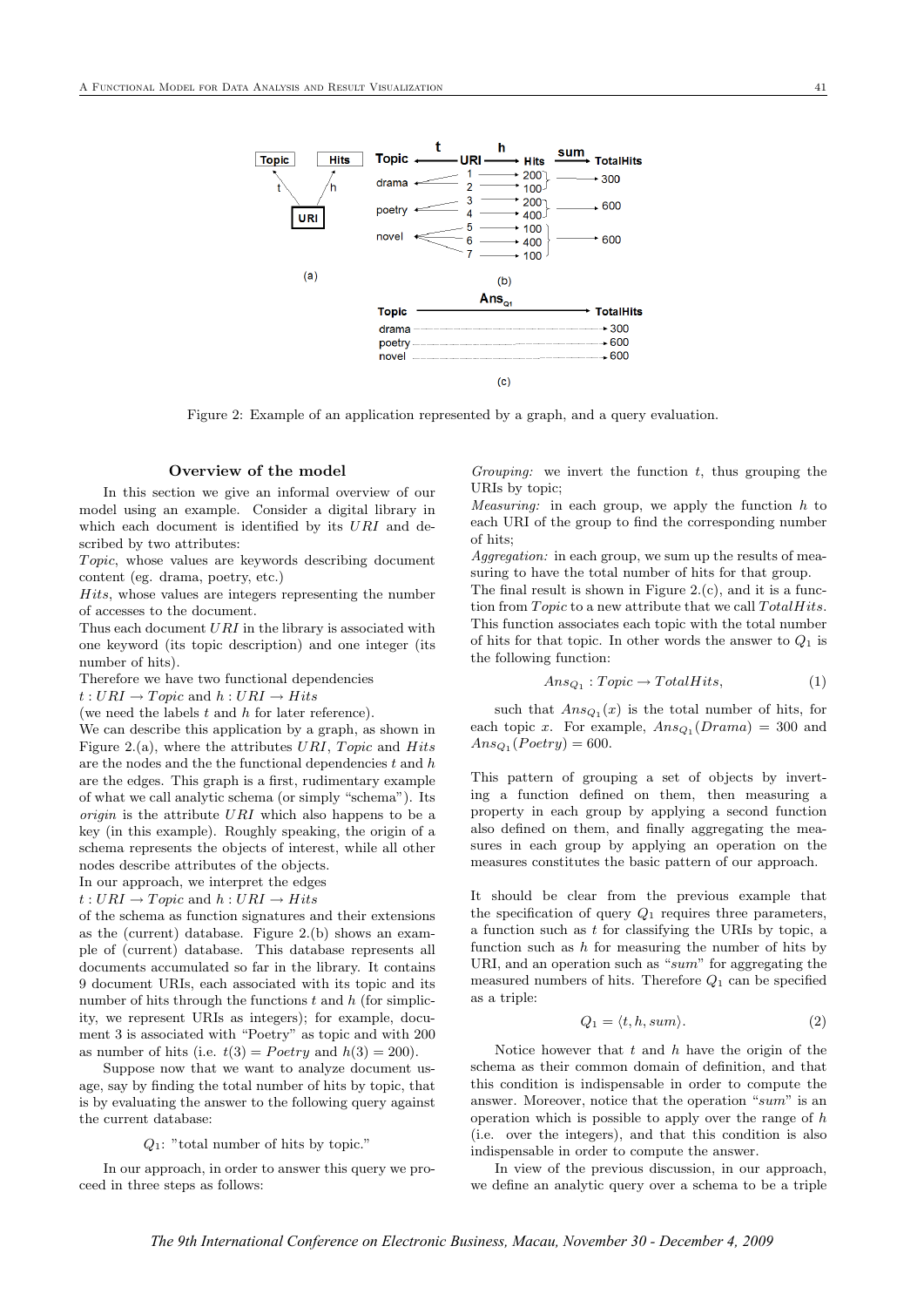

Figure 3: Adding Author and Nationality.

 $Q = \langle c, m, op \rangle$ , where c and m are edges of the schema having the origin as their common domain of definition, and op is an operation which is possible to apply over the range of m. We refer to the function  $c$  as the *classifier* or the *grouping function* of  $Q$  and to the function  $m$  as the measure.

It is interesting to note that, following the above definition, one can interchange the roles of  $c$  and  $m$  to obtain a different analytic query (provided of course that the operation in the resulting query is possible to apply over the range of the new measure). For example, one can interchange the roles of  $t$  and  $h$  in query  $Q_1$  to obtain the query  $Q'_1 = \langle h, t, sum \rangle$ . However, this query is not well formed since the operation "sum" cannot be applied over the range of  $t$  (i.e. over *Topic*, as topics can't be summed). By the way, if one changes the operation from "sum" to "count" then one obtains a well formed query, namely

$$
Q_1'' = \langle h, t, count \rangle,\tag{3}
$$

asking for the number of topics by number of hits.

Continuing with our example, suppose now that, in addition to topic description and number of hits, each document is also associated with an author. Then we obtain a new schema as shown in Figure 3.(a), where we added the edge  $a: URI \rightarrow Author$ . We can now formulate the following query, asking for the total number of hits per author:

$$
Q_2 = \langle a, h, sum \rangle. \tag{4}
$$

The answer will be a function from authors to integers:  $Ans_{Q_2}$ :  $Author \rightarrow TotHits$  such that  $Ans_{Q_2(x)}$ is the total number of hits, for each author  $x$ .

Now, however, it makes sense to also ask the following query:

Q3: "total number of hits by topic-author pair".

This time the grouping of URIs will be done according to a function derived from  $t$  and  $a$ , which associates each URI with a topic-author pair. This function is called

the *pairing* of t and a, it is denoted by  $t \wedge a$ , and it is defined as follows:  $t \wedge a : URI \rightarrow Topic \times Author$  such that  $(t \wedge a)(x) = \langle t(x), a(x) \rangle.$ 

During evaluation of  $Q_3$ , the pairing  $t \wedge a$  will group together all URIs having the same topic and the same author, and the answer will associate each topic-author pair with a total number of hits. In other words, compared to  $Q_1$ , the only change is that the function t of  $Q_1$  is now replaced by the function  $t \wedge a$ ; other than that, the evaluation of  $Q_3$  proceeds in exactly the same way as for  $Q_1$ . Therefore,  $Q_3$  is specified as follows:

$$
Q_3 = \langle t \wedge a, h, sum \rangle. \tag{5}
$$

And its answer will be a function from topic-author pairs to integers:

$$
Ans_{Q_3}: Topic \times Author \rightarrow TotHits,
$$
 (6)

such that  $Ans_{Q_3}((x, y))$  is the total number of hits, for each topic-author pair  $(x, y)$ .

As another example, suppose that we also add the nationality of each author. Then we obtain a new schema as shown in Figure 3.(b). We can now ask the following analytic query:

 $Q_4$ : "total number of hits by author's nationality".

This time, during evaluation, the grouping of URIs will be done according to a function derived from a and  $n$  using functional composition. The composition of  $a$ and n, denoted  $n \circ a$ , associates each URI with the corresponding author's nationality. During evaluation of  $Q_4$ , the function  $n \circ a$  will group together all URIs having the same author nationality, and the answer will associate each author nationality with a total number of hits. In other words, compared to query  $Q_1$ , the only change is that the function  $t$  of  $Q_1$  is now replaced by the function  $n \circ a$ ; other than that, the evaluation of  $Q_4$  proceeds in exactly the same way as for  $Q_1$ . Therefore  $Q_4$  is specified as follows:

$$
Q_4 = \langle n \circ a, h, sum \rangle. \tag{7}
$$

And its answer will be a function from Nationality to TotHits:

$$
Ans_{Q_4}: Nationality \to TotHits,
$$
 (8)

such that  $Ans_{Q_4}(x)$  is the total number of hits, for each nationality x.

As a final example, we can ask the following analytic query over the schema of Figure 3(b):

Q5: "total number of hits by topic-nationality pair".

Again, all we have to do in order to evaluate this query is to replace the function t of  $Q_1$  by the function  $c \wedge (n \circ a)$ . Therefore  $Q_5$  is specified as follows:

$$
Q_5 = \langle c \wedge (n \circ a), h, sum \rangle. \tag{9}
$$

And its answer will be a function from topicnationality pairs to integers:

$$
Ans_{Q_5}: Topic \times Nationality \rightarrow TotHits,
$$
 (10)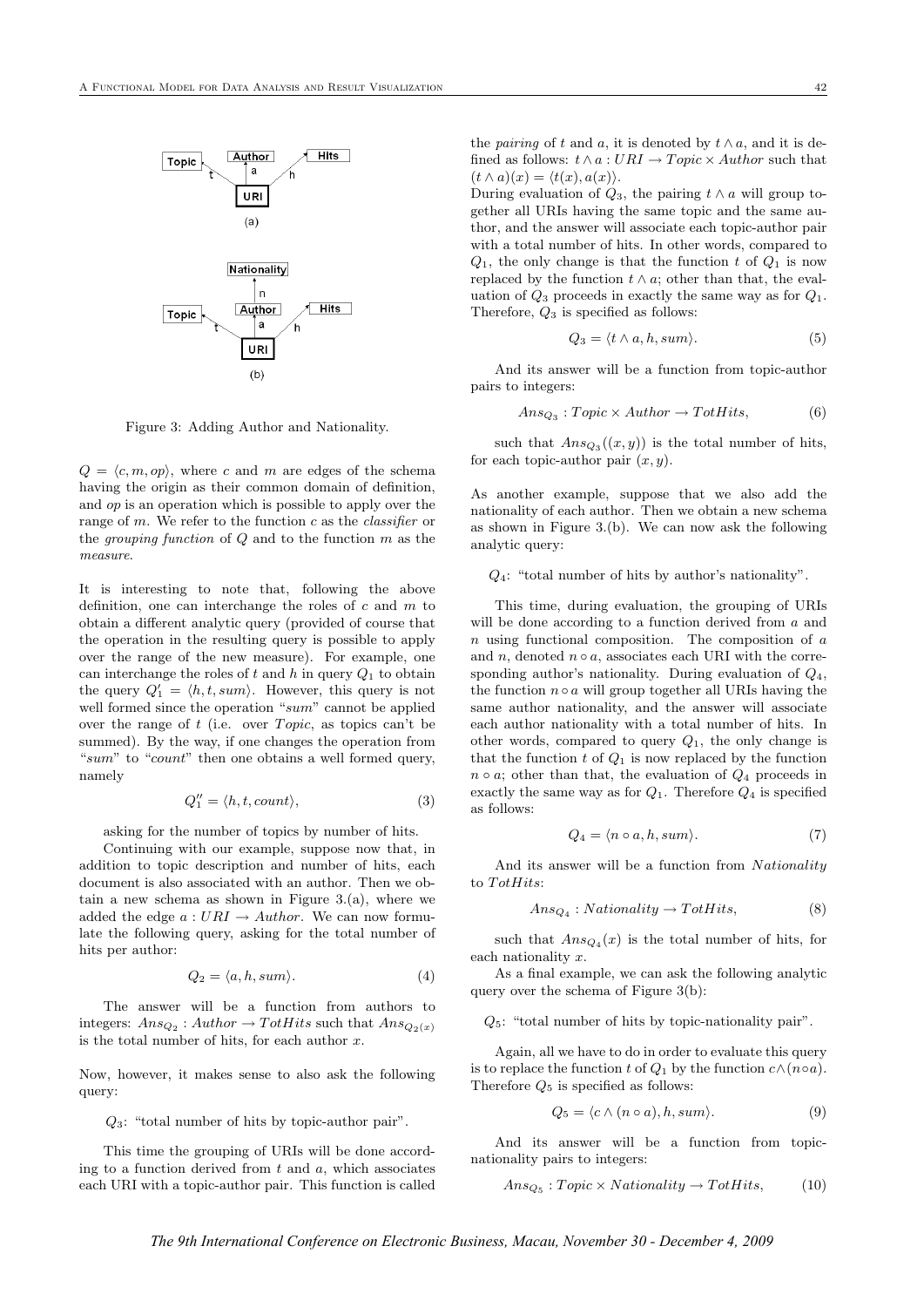such that  $Ans_{Q_5}((x, y))$  is the total number of hits, for each topic-nationality pair  $(x, y)$ .

Notice that, in all the above examples of queries  $(Q_1)$ to  $Q_5$ ), we can also restrict any of the functions involved to some desirable subset of its domain of definition, to form new analytic queries. In fact, the set of all operations on functions that we shall use to derive new functions from old constitutes what we shall call the functional algebra of a schema. These operations are quite elementary: composition, pairing, restriction and projection. Yet, as we shall see, they allow us to associate each schema with a powerful language of analytic queries.

# The Formal Model

As we mentioned earlier, we view the schema as a set of function signatures and a database as a set of (finite) extensions, one for each function signature. In this section, we keep with this view and we define a language in which analytic queries can be formulated over the schema and evaluated over the database. We shall illustrate the concepts introduced by the following example that we shall use as our running example for the rest of the paper.

#### Running example

A big catering company delivers various products to retail stores over the whole country. The following data appears on each delivery invoice:

- the invoice number
- the date of delivery
- the store identifier
- a type of product (e.g. "Coca Light")
- and the number of items delivered (from that type of product)

These data are recorded in the database of the catering company, and accumulated over long periods of time with the purpose of analyzing them in order to improve the company's delivery service. More specifically, the analyses performed are:

- by date and by month
- by store, by city and by region
- by supplier and by product category
- by combinations thereof, such as by date and store, or by month and region etc.

We assume that a supplier might supply products in two or more categories and that a product category might be supplied by two or more suppliers.

The schema concerning this application is shown in Figure 4, where  $O$  stands for "invoice number", that is  $O$ represents the set of all invoice numbers accumulated so far. We shall use this schema in order to introduce the basic concepts of the query language.

In our explanations we shall use the notation  $f: X \to Y$ Y to denote an edge with *label f*, source X and target  $Y$ ; similarly, we shall talk of the source and the target of a path.



Figure 4: The functional schema  $S$  of the running example.

#### Functional database

Given a schema S, a database over S is a function  $\delta$ that associates :

- each node N of S with a finite subset  $\delta(N)$  of  $dom(N)$ , and
- each arrow  $f: X \to Y$  of S with a total function  $\delta(f) : \delta(X) \to \delta(Y).$

In order to simplify notation, we shall omit the symbol  $\delta$  and we shall use the expression "function"  $f: X \to Y$ " to mean "function  $\delta(f): \delta(X) \to \delta(Y)$ ". We note that the fact that all functions in the database are total imposes the following constraint:

referential constraint : for every pair of functions of the form  $f: X \to Y$  and  $g: Y \to Z$  we must have  $range(f) \subseteq def(g).$ 

Roughly speaking, the schema is seen as a set of function signatures and the database stores their extensions.

Several remarks are in order here. First, in order to simplify the presentation, we adopt the following abuse of notation: we use an arrow label such as f to denote both the arrow f and the function  $\delta(f)$  assigned to f by  $\delta$ . Similarly, we use an attribute label such as X to denote both the attribute X and the finite set  $\delta(X)$ assigned to  $X$  by  $\delta$ . This should create no confusion, as more often than not the schema will resolve ambiguity. Second, the definition of a database requires that all functions assigned by the database  $\delta$  to the arrows of S be total functions. This restriction could be relaxed, by endowing each attribute domain with a bottom element ⊥ (meaning "undefined") and requiring that for any function  $f : X \to Y$  we have (a)  $f(\perp) = \perp$ , that is "bottom can only map to bottom", and (b) if  $x \notin def(f)$ then  $f(x) = \perp$ . Under these assumptions, the functions can again be considered as total functions. However, the resulting theory would be more involved and would certainly obscure some of the important points that we would like to bring forward concerning analytic queries.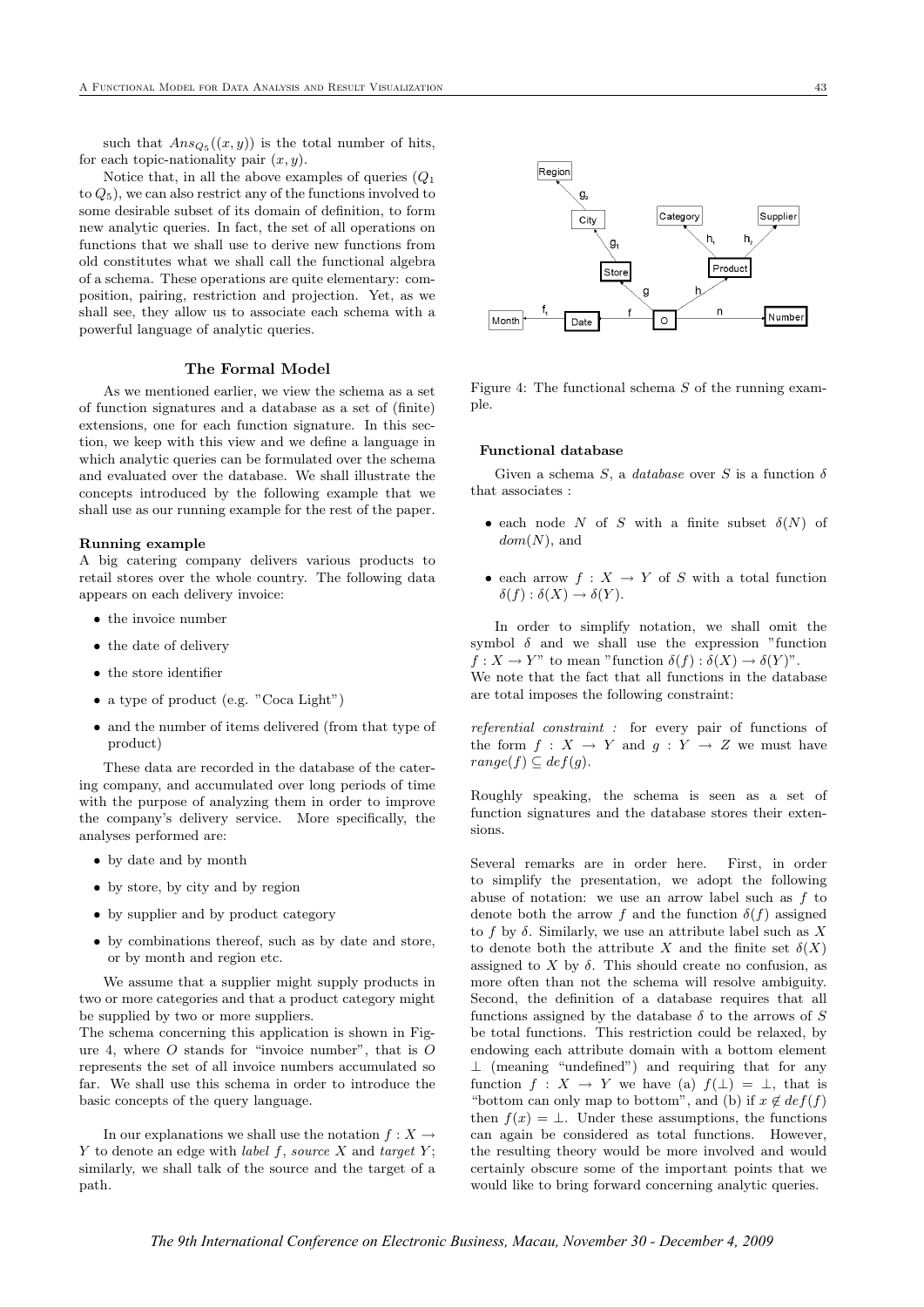# The Functional Algebra

In order to combine the function extensions in the database of a schema, we need a set of operations on functions that we call the *functional algebra*. The functional algebra comprises four operations. Each operation takes as input one or two functions and returns a new function as a result:

Composition : takes as input two functions, f and g, such that  $range(f) \subseteq def(g)$ , and returns a function  $q \circ f : def(f) \rightarrow range(q)$  defined by

$$
g \circ f(x) = g(f(x)), for all x \in def(f).
$$
 (11)

**Pairing**: takes as input two functions, f and q, such that  $def(f) = def(g)$ , and returns a function  $f \wedge g : def(f) \rightarrow$  $range(f) \times range(g)$  defined by

$$
f \wedge g(x) = \langle f(x), g(x) \rangle, \tag{12}
$$

for all  $x \in def(f)$ .

**Projection**: it's the usual operation on the cartesian product of sets.

**Restriction**: takes as input a function  $f: X \to Y$  and a set  $E \subseteq def(f)$ , and returns a function  $f/E : E \to Y$ defined by

$$
f/E(x) = f(x),\tag{13}
$$

for all  $x \in E$ .

The following proposition states an important property of the functional algebra.

# Proposition 1

For every pair of functions  $f : X \to Y$  and  $g : X \to Z$ , we have

 $f = \pi_Y \circ (f \wedge g)$  and  $g = \pi_Z \circ (f \wedge g)$ .

*Nota* :  $\pi_Y$  () and  $\pi_Z$  () are the projection functions over  $Y \times Z$ , defined by:  $\pi_Y(y, z) = y$  and  $\pi_Z(y, z) = z$ , for all pairs  $(y, z) \in Y \times Z$ .

#### Path expressions

Given a schema  $S$ , a path expression over  $S$  is a well formed expression whose operands are arrows from S and whose operations are those of the functional algebra. Every path expression e is associated with a source and a target, defined recursively, based on the notions of source and target of the arrows in S. For example, if  $e_1 = g_2 \circ g_1$ then  $source(e_1) = Store$  and  $target(e_1) = Region;$ similarly, if  $e_2 = (g_1 \circ g) \wedge f$  then source $(e_2) = O$  and  $target(e_2) = City \times Date$  (for a formal definition of a path expression see [?]).

Given a path expression e and a database  $\delta$  over  $S$ , the evaluation of e with respect to  $\delta$  is done in two steps, as follows:

- 1. replace each arrow  $f$  appearing in  $e$  by the function  $\delta(f)$  that the database  $\delta$  associates with f
- 2. perform the operations of the functional algebra as indicated in e.

Note that the result of the evaluation is always a function; therefore we have a closure property as in the case of the relational algebra.

A particular kind of path expression will be of interest, namely the one that corresponds to projection over the empty set. To understand the nature of this projection, recall that, given a Cartesian product of k sets, say  $A_1 \times ... \times A_k$ , there are as many projection functions as there are subsets of the set  $A_1, ..., A_k$ . The projection function that corresponds to the empty set is the one that we call the empty projection function, hence we denote it by  $\pi_{\emptyset}$ . Clearly, following the definition of a projection function, the function  $\pi_{\emptyset}$  is a constant function as it associates every tuple of  $A_1 \times ... \times A_k$  with the empty tuple; we shall denote the empty tuple by  $\lambda$ . Therefore,  $\pi_{\emptyset}(t) = {\lambda}$ , for all  $t \in A_1 \times ... \times A_k$  (assuming there is at least one such  $t$ ). In view of our previous discussion, we introduce a particular path expression, the empty path expression, which will always be associated with the empty projection function, in any database  $\delta$ . We denote the empty path expression by  $\varepsilon_X$ , where X denotes the source of the empty path expression (its target being always interpreted as  $\{\lambda\}$ ). The empty path expression with source O will be simply denoted by  $\varepsilon$ .

# OLAP query

Given a schema  $S$ , an *OLAP query* over  $S$  is a triple

$$
Q = \langle c, m, op \rangle,\tag{14}
$$

where:

- c and m are path expressions over S such that  $source(c) = source(m)$  and

- op is an operation among those authorized over the target of m.

For example, in the schema  $S$  of our running example (Figure 4) :

$$
Q = (g \wedge (h_2 \circ h), n, sum) \tag{15}
$$

is an OLAP query over S, with

 $-c = g \wedge (h_2 \circ h), m = n$  and  $op = sum$  and we have

- source $(g \wedge (h_2 \circ h)) = source(n) = O$ , and sum is an authorized operation over the target of  $n$  (which is Number, with  $dom(Number) = Int$ .

Given an OLAP query  $Q = \langle c, m, op \rangle$ , we call c the classifier, m the measure and op the operation (or the aggregator) of  $Q$ . Moreover, we call the target of  $c$  the classification level (or the grouping level), and the target of  $m$  the measurement level. Note that the classification level, or the measurement level, might be composed of other simpler levels, as is the case in our previous example where  $target(c) = Store \times Supplementary$ 

#### Evaluation of an OLAP query

Given an OLAP query  $Q = \langle c, m, op \rangle$  and a database  $\delta$  over S, the answer to Q with respect to  $\delta$  is a function  $ans_{Q,\delta}: range(c) \rightarrow target(op)$  computed in two steps, as follows:

1. Evaluate the path expressions  $c$  and  $m$  with respect to  $\delta$ .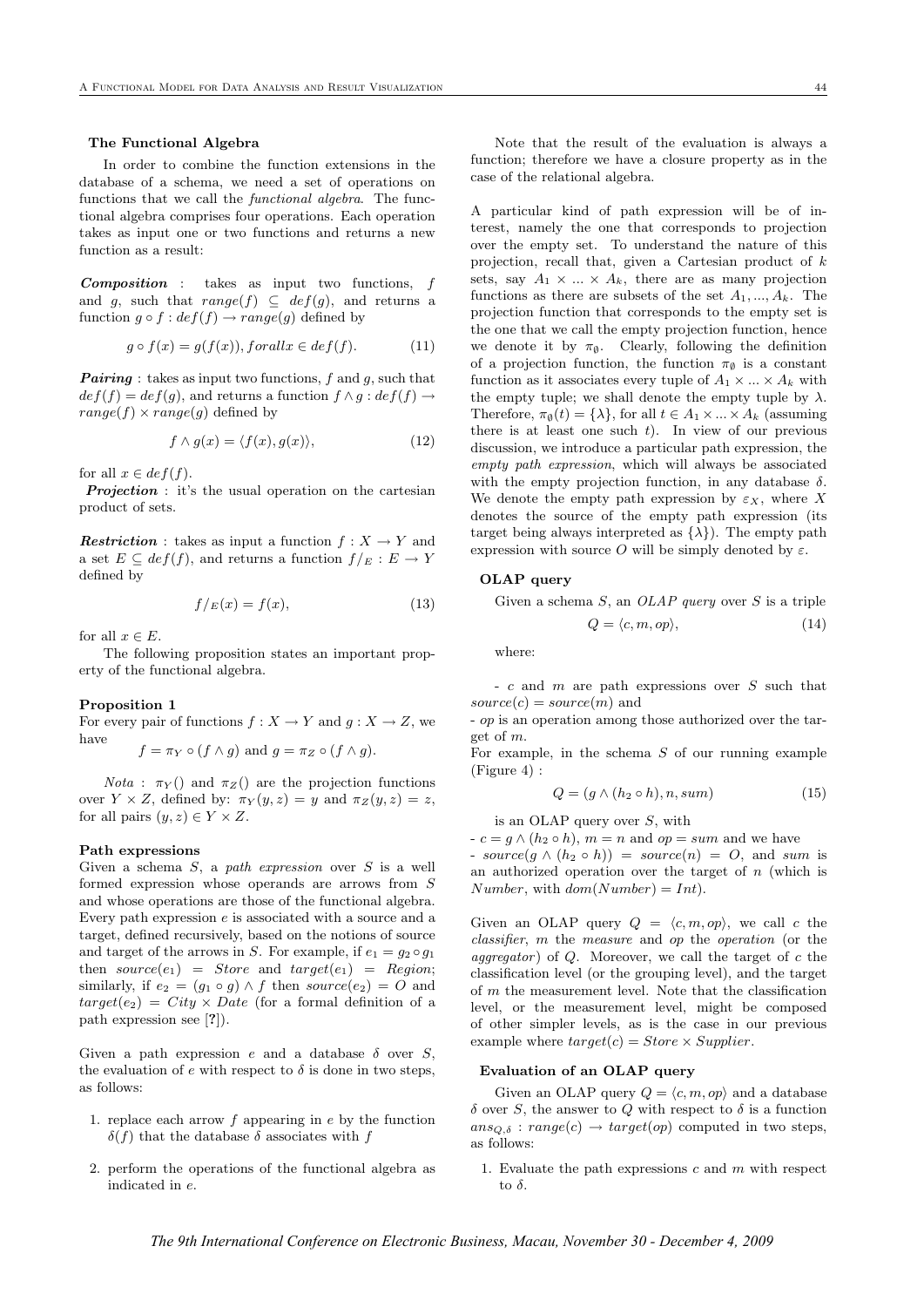{This step returns two functions that we also denote as  $c$  and  $m$ . Let's call  $X$  the common domain of definition of the functions c and m, that is  $X =$  $source(c) = source(m)$ ; and let  $Y = \{y_1, ..., y_n\}$ be the set of values of c, that is  $Y = range(c)$  $\{y_1, ..., y_n\}\}$ 

- 2. For each value  $y \in range(c)$  do begin
	- (a) Grouping compute the inverse  $c^{-1}(y)$ {let  $c^{-1}(y) = \{x_1, ..., x_r\}$ }
	- (b) Measurement for each  $x \in c^{-1}(y)$  do compute  $m(x)$ {this step returns a tuple  $t(y) = \langle m(x_1), ..., m(x_r) \rangle$
	- $(c)$  *Aggregation* apply the operation op to the tuple  $t(y)$ {call the result  $Res(y)$ , that is  $Res(y)$  =  $op(t(y))$
	- (d) Answer define  $ans_{Q,\delta}$ ,  $(y) = Res(y)$

end

We note that the variable Res used in the evaluation algorithm (step  $2.(c)$ ) does not appear as a node of the schema; it is actually an auxiliary variable defined by the user in order to receive the results of the computation. Moreover, as  $\delta$  is understood (it's always the current database), we shall drop  $\delta$  from the notation of the answer, and we shall use the symbol  $ans_Q$  or  $ans(Q)$ .

A particular form of OLAP query is the following :

$$
Q = \langle \varepsilon, m, op \rangle. \tag{16}
$$

During its evaluation, step 1 of the evaluation algorithm returns a constant function with  $\lambda$  as its only value; step 2.(a) (grouping) returns just one group  $c^{-1}(\lambda)$  =  ${X}$ ; step 2.(b) (measurement) returns the images under m of all elements of  $X$ ; step 2.(c) (aggregation) applies the operation on all images to obtain a single result  $Res(\lambda)$ ; and step  $2.(d)$  (answer) associates every element of X to  $Res(\lambda)$ . Therefore, the answer  $ans_{\Omega,\delta}$ , is itself a constant function.

As an example, the query

$$
Q = \langle \varepsilon, n, Sum \rangle \tag{17}
$$

will return the total number of items delivered (i.e. the total number of items present in the database).

When the target of the classifier  $c$  is a Cartesian product, say  $A_1 \times, ..., \times A_k$ , then the representation of the answer  $ans_{Q,\delta}$ :  $range(c) \rightarrow target(op)$  by cross tabulation is usually called a "data cube". Recall that two other representations of the answer are possible, by graph and by binary table, and several tools for "visualizing" and manipulating the answer are available today.

A final but important remark on the definition and evaluation of an OLAP query is in order here. As the classifier and the measure of an OLAP query  $Q = \langle c, m, op \rangle$  both are path expressions, if we interchange them we obtain a different but valid OLAP query, possibly with a different operation op. For example, consider the query  $Q = \langle g, n, sum \rangle$ , which asks for the total number of items delivered by store. If we interchange  $g$  and  $n$  and use *count* instead of sum then we obtain the query  $Q' = \langle n, g, count \rangle$ , which asks for the number of stores by number of units delivered (i.e. given a number of items, how many stores had this number delivered to them). Note that, in the query  $Q'$ , we used "count" as an operation, since this is the only operation allowed on the target of the measure  $g$  (which is a set of store references).

#### Mapping to the relational model

The schema model that we presented in the previous section can certainly be used as is to model an application in order to perform data analysis. Moreover, a schema database can be implemented using available open source DBMS technology. For example, MonetDB [?] seems to fit quite well for this purpose as its basic structure is the binary table. However, given that the vast majority of transactional databases and data warehouses today are based on the relational model, it is important to have a way of mapping the functional model to the relational model. In this section we present a method for mapping the schema model to the relational model.

Our method uses three mappings as follows :

- Mapping a schema to a relational star schema
- Mapping a path expression to a relational expression
- Mapping an OLAP query to an SQL query

Mapping a schema to a relational star schema Given a functional schema  $S$ , there are several ways to map it into a relational schema  $rel(S)$ . The simplest way is to represent each arrow of  $S$  by a binary table, and define the set of all binary tables to be the schema  $rel(S)$ . However, the evaluation of OLAP queries will then require the frequent use of joins. A more efficient mapping is the one that produces a so called star schema. To simplify the presentation we shall assume that the functional schema is a tree (as in our running example). Under this assumption, here are the tables and constraints in the corresponding star schema:

Tables :

- Define a table  $FT$  containing the root of  $S$  and all its immediate successors as its attributes (these immediate successors are the base attributes). Call this table the fact table.
- For each base attribute  $B$ , if there is at least one successor of  $B$ , define a table  $BT$  containing  $B$  and all its descendants as attributes. Call this table the B-table.

Constraints :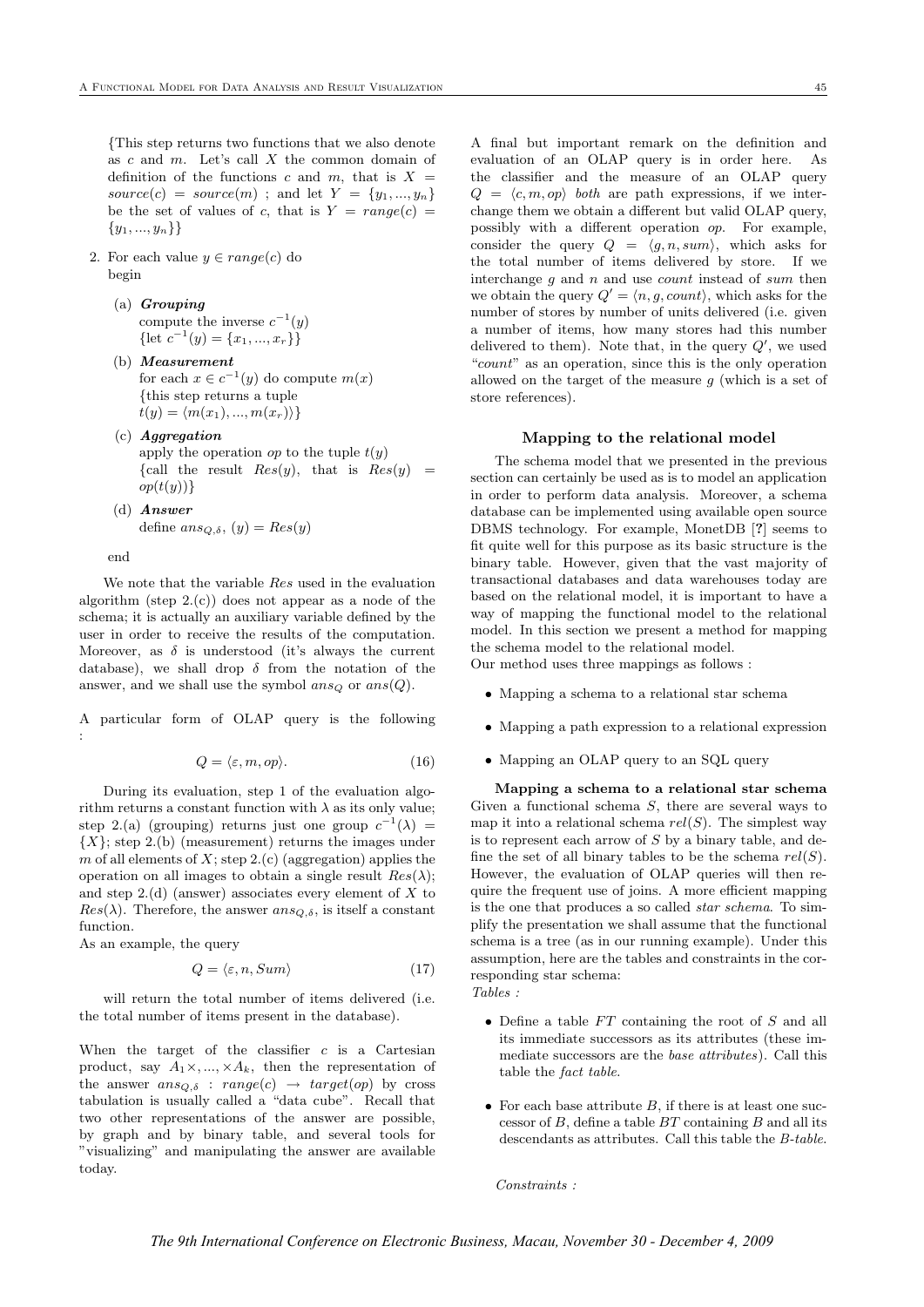- 1. In each of the tables defined above, any arrow connecting two of its attributes becomes a functional dependency of that table (hence it might be that some tables are not in Boyce-Codd Normal Form).
- 2. There is a foreign key dependency from the fact table to every other table  $BT: \pi_B(FT) \subseteq \pi_B(BT)$ .

#### Example :

The star schema for our running example is the following (underlined attributes form the key of each table) :

 $FT(O, Date, Store, Product, Num)$ DateT(Date, Month), — with  $\pi_{Date}(FT) \subseteq \pi_{Date}(DateT)$ StoreT(Store, City, Region), — with  $\pi_{Store}(FT) \subseteq \pi_{Store}(StoreT)$  $ProductT(Product, Category, Supplier),$ — with  $\pi_{Product}(FT) \subseteq \pi_{Product}(ProductT)$ 

Note that the table StoreT is not in Boyce-Codd Normal Form, and that the table  $DateT$  is not necessary to store (as the month can be determined from the date).

# Mapping a path expression to a relational expression

The following algorithm maps a path expression e over S to a relational expression  $rel(e)$  over the star schema  $rel(S)$ :

if the target of e contains only base attributes then  $rel(e) = \pi_{target(e)}(FT)$ 

else  $rel(e) = \pi_{target(e)}(FT \bowtie T_1 \bowtie ... \bowtie T_k),$ where  $T_1, ..., T_k$  are all the tables each of which contains at least one non base attribute appearing either in the

target of e, or in the definition of a restriction.

Example:

The path expressions :

$$
e_1 = g \wedge (h_2 \circ h) \tag{18}
$$

and

$$
e_2 = n \tag{19}
$$

map to the following relational expressions :

$$
rel(e_1) = \pi_{Store, Sup}(FT \bowtie ProductT) \tag{20}
$$

and

$$
rel(e_2) = \pi_{Num}(FT). \tag{21}
$$

#### Mapping an OLAP query to an SQL query

To map an OLAP query  $Q = \langle c, m, op \rangle$  to a relational query  $rel(Q)$  it is sufficient to replace the path expressions c and m by  $rel(c)$  and  $rel(m)$ , to obtain

$$
rel(Q) = \langle rel(c), rel(m), op \rangle.
$$
 (22)

The query  $rel(Q)$  is then evaluated using a "group" by" instruction. This is possible if one observes that the "group by" instruction of SQL simply computes inverses of a special kind of functions, namely projections.

Example :

$$
Q = \langle g \wedge (h_2 \circ h), n, sum \rangle \tag{23}
$$

maps to

 $rel(Q) = \langle \pi_{Store,Sup}(FT \bowtie Product),$  $\pi_{Num}(FT), sum$  (24)

and  $rel(Q)$  is evaluated as follows:

select Store,  $Sup, sum(Num)$  as  $TotNum$ from  $join(FT, ProductT)$ group by (Store, Sup)

The previous SQL instruction computes the inverse of the projection function  $\pi_{Store,Sup}$  thus creating a partition of the table  $join(FT, ProductT)$  into sub-tables; then in each sub-table  $T$ , it applies the function  $n$  to each tuple of the sub-table to find the corresponding number; and finally sums up the numbers found to return the total number for each sub-table.

#### Result Visualization

Interactive visualization is a powerful technique to slice a data set from various viewpoints using queries and to find interesting trends from visual representations of query results. To perform interactive OLAP visualization, we need to construct many OLAP queries and dynamically map query results to appropriate visual representations. For non-professional end users these tasks are not so easy.

In our prototype, we follow a template-based approach in the user interface to improve user's experience with interactive analysis tasks. By interacting with visual components, called visualization templates, one can easily define both queries and visual representations of query results, simultaneously.

Moreover, our prototype also supports what we call result exploration that is the possibility of visualizing the query result at aggregation levels different than those specified in the query; or the possibility of creating a *para*metric representation of the result for better visualization.

#### Visualization template

Broadly speaking, a visualization template is an interactive component for defining a visual representation of a designated (data) function. Figure 6 illustrates a concept of visualization template. Visualization template  $T_{bar}$  defines a bar chart representation of a function  $f_{bar}: xcoord \rightarrow length.$  The function  $f_{bar}$  is a variable and we can bind it to a designated function in a data schema or to the answer of a query (which is also a function).

Our prototype implements the following user interaction and automating mechanism to define a function binding. To bind  $f_{bar}$ , our prototype requires attribute mappings from attributes in the data schema to the domain xcoord and the range length of  $f_{bar}$ . For this purpose,  $T_{bar}$  has visible slots [xcoord] and [length] on its surface to map attributes to xcoord and length. We can specify attribute mappings just by dragging attributes from the visualized data schema and dropping them into slots. When  $T_{bar}$  accepts attribute mappings  ${A \mapsto xcoord, B \mapsto length}$  with attributes A and B in data schema S,  $T_{bar}$  automatically binds  $f_{bar}$  to a function retrieved by the following rule.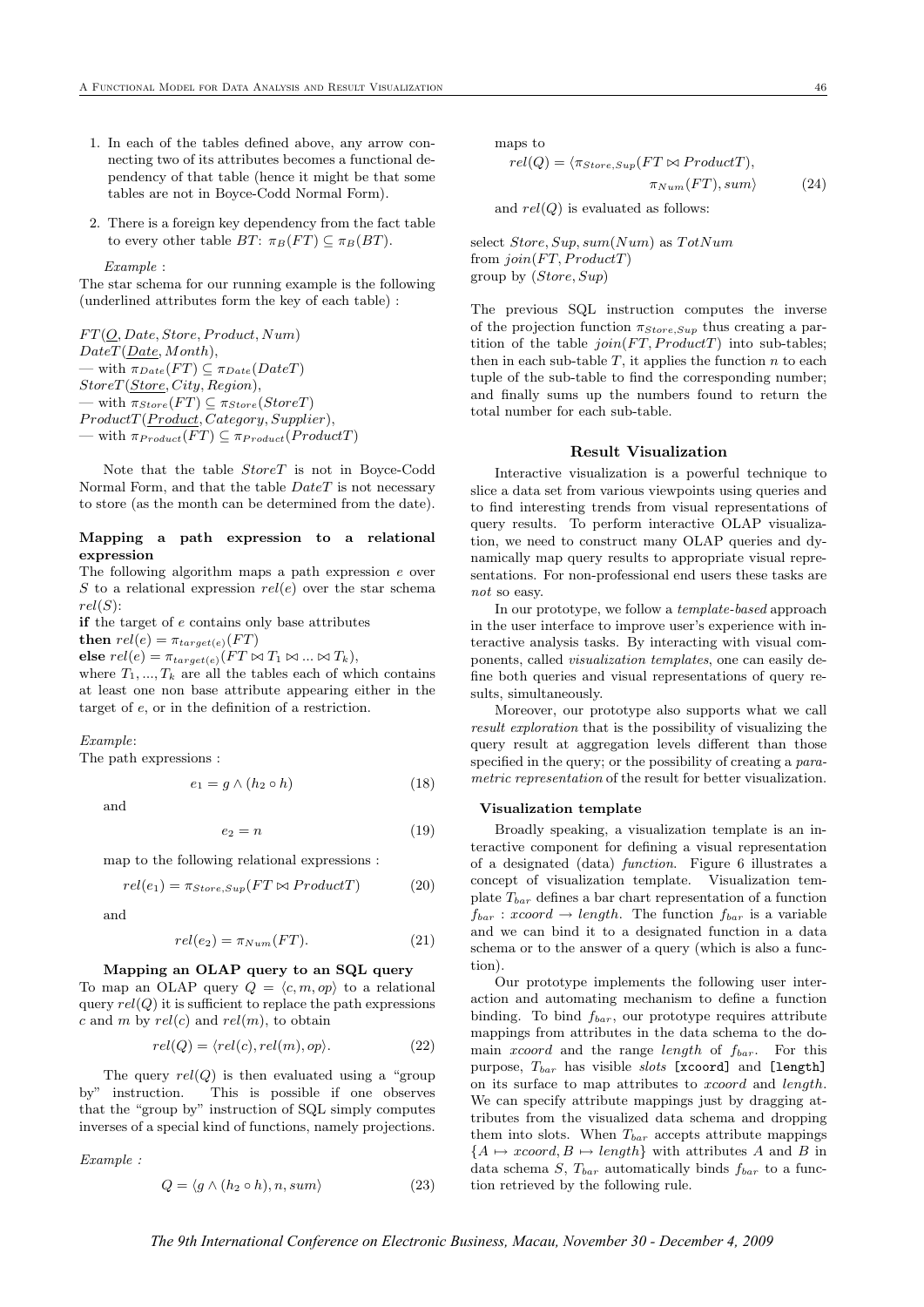

Figure 5: The prototype user interface

- If a schema function (or a derived function)  $f : A \rightarrow$ B exists in S,  $T_{bar}$  binds  $f_{bar}$  to f. (If more than one function of the form  $A \to B$  exist in S, the system shows a dialog for choosing one of them.)
- If no function of the form of  $A \rightarrow B$  exists in S,  $T_{bar}$ binds  $f_{bar}$  to a query  $Q\langle p_A, p_B, op \rangle : A \to op(B)$  such that O is the root of S,  $p_A: O \to A$  and  $p_B: O \to B$ are path expressions over  $S$ , and  $op$  is an operation preset by users.

Our prototype provides a visualization template library containing a set of basic chart representations (bar chart, pie chart, etc.) and layouts of multiple charts (e.g., grid layout). We can interactively define both, queries and query result representations, by just choosing templates from the library and designing attribute mappings through drag-and-drop manipulation.

#### Changing the aggregation level of the result

The user interaction and the automating mechanism described above allow us to quickly change aggregation levels of the result. Consider for example the query "Q: Totals by Month". Figure 5 shows the result of this query in the form of a bar chart. The user can explore this result further by asking the system to produce a visualization at levels different than those specified in the query, for example, by Date, by Product ; or by Category; or by City, and so on, just by dragging an attribute for classifier and dropping it into the slot associated with the X axis of the bar chart.

# Parametric Visualization



Figure 7: The example of parametric visualization

When visualizing a result involving two or more aggregation levels, it is often convenient to make a series



Figure 6: The concept of visual template

of small plots one for every category item. For example, consider a query whose result involves two dimensions, product category and city. We can make a series of plots showing totals by cities for each product category (as shown in Figure 7). This series of plots might convey easily information difficult to grasp from a single plot showing totals by product category and city. The underlying idea here is that, as the answer to Q has the signature Category  $\times City \rightarrow Totals$ , we can produce an equivalent representation of the answer using the well known "curry operation":  $(Categorical) \times City \rightarrow Totals$  =  $(Category \rightarrow (City \rightarrow Totals))$ , suggesting that we can use Category as a "parameter" for producing as many small plots  $City \rightarrow Totals$ , as there are product categories. Alternatively, one can use City as a parameter for producing as many small plots  $Category \rightarrow Totals$ as there are cities. This kind of exploration is basically a repetition of a plot across a grid, where each plot has one variable which changes. In other words, it is a grid of multiple smaller plots driven around in a loop executing it once for every category item. Clearly, parametric visualization is not bound to a specific visualization mode: every basic visualization mode can be parameterized this way, whether it is scatter bar charts, heat maps, line charts, whichever.



Figure 8: The concept of parametric visualization

Practically, parametric visualization is performed by a combination of a chart template and a grid layout template. Figure 8 shows an outline of grid layout template  $T_{grid}$ .  $T_{grid}$  defines a grid layout of a visual representation (called *cell*) to represent the function  $f_{grid}$ : row  $\times$  column  $\rightarrow$  cell. The interesting feature of  $T_{grid}$  is that we can map a function instead of an attribute to the range cell of  $f_{grid}$ .  $T_{grid}$  has a special slot [cell] that accepts any kind of visualization template. By dropping a template into a slot [cell], we can define a grid layout of the dropped visual representation, and map the function